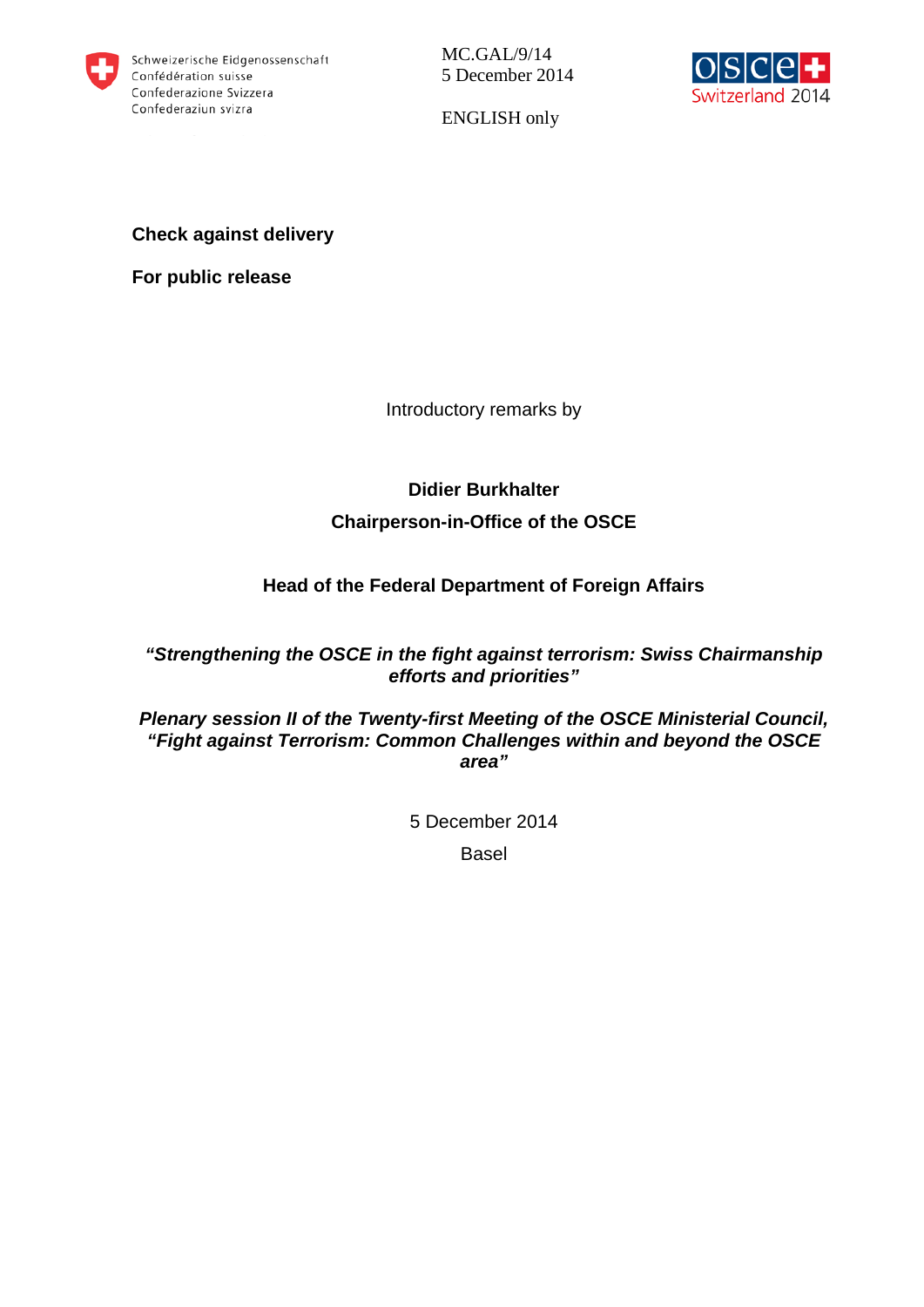## Ministers, Ladies and gentlemen

Terrorism is one of the major threats of our time: it can hit any of us, anywhere, at any time. It has brought much misery to people in various parts of the world. This year, it has been a particularly virulent problem in the Middle East where we have seen appalling atrocities and serious attacks on the territorial status quo. But terrorism is a global challenge.

Terrorism is a transnational threat that we only can address effectively if we all stand together and join forces. Switzerland is convinced that the OSCE has an important role to play in countering terrorism. This is why we have decided to make this a priority topic of our Chairmanship and also of today's debate.

In recent years, the OSCE has adapted to the growing importance of transnational threats by building up appropriate institutional capacities. The OSCE's comprehensive security approach is a major asset in dealing with these threats. Our organisation can link fighting terrorism to issues such as managing borders and building modern, democratic, and efficient policing conducted in accordance with international legal standards. Furthermore, as a regional organisation of the UN, the OSCE can assist participating States in translating commitments undertaken at the global level into realties on the ground.

The Swiss Chairmanship's goal has been to take the successful work of the OSCE in the field of terrorism further by addressing two issues that are of major concern to participating States and partners for cooperation: *foreign terrorist fighters* and *kidnapping for ransom*.

The Swiss Chairmanship has organised several events to discuss these topics. Let me recall the Counterterrorism Conference in Interlaken last April, with around 200 participants from 43 participating States and 8 partner countries. Another example was a regional workshop on Terrorist Kidnapping and Hostage-Taking for the Mediterranean partners for cooperation that we held in Malta.

Why have we focused on these two issues?

According to recent United Nations figures, there are around 15,000 foreign terrorist fighters from over 80 countries associated with the Islamic State in Iraq and the Levant and the Al-Nusrah Front for the People of the Levant. Many of these fighters originate from OSCE participating States. There are obvious risks to our societies when such radicalised people return home. This is a threat we can only address collectively.

As for kidnapping for the purpose of securing ransom, this has become one of the primary sources of funding for terrorist groups. Such ransom payments also encourage future kidnappings. Only by refusing to pay ransom can we break this vicious cycle.